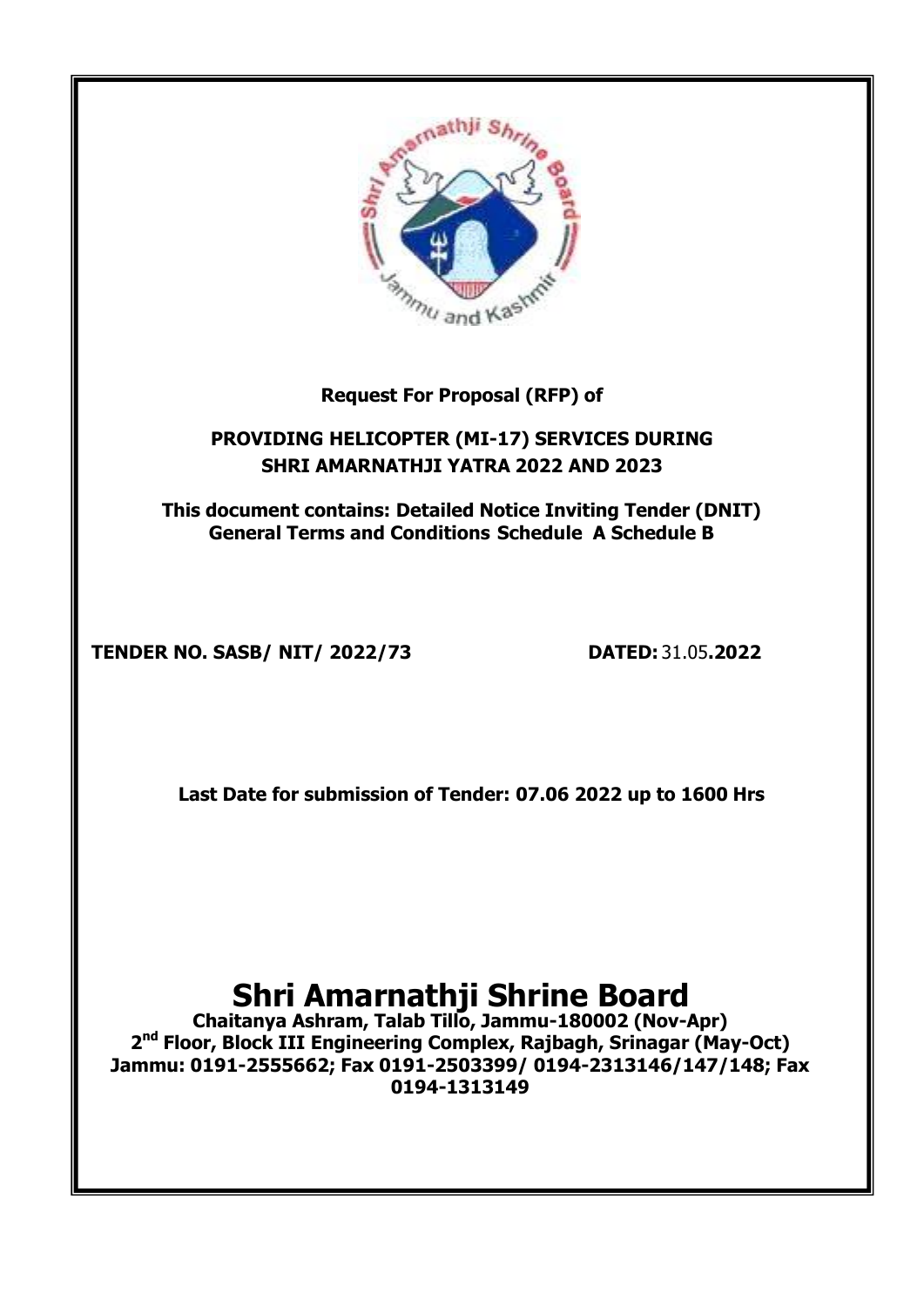

# **Notice Inviting Tender**

- 1. Shri Amarnathji Shrine Board (SASB) invites bids from reputed registered Aviation Companies, which have a minimum fleet of three Airworthy Helicopter (MI-17)s (for operating in the sector for which the company is bidding), endorsed on its Non Scheduled Operators Permit (NSOP) **OR** Companies authorized to apply on their behalf.
	- 1.1 SASB intends to hire a Helicopter (MI-17) on hourly rate basis to transfer pilgrims from Srinagar to Pahalgam/ Neelgrath during Shri Amarnathji Yatra period. Bidder to quote a per hour of Flying rate which should include the following:
		- **a)** Boarding, Lodging & Transportation (BLT) of Aircrew and Technical team
		- **b)** Ground Handling charges at all places
		- **c)** GST at the present applicable rate
	- 1.2 Hourly rate quoted should be calculated taking into account for 03 hours minimum assured in a day. Operator should also quote for hourly rate if minimum assured is raised to 04, 05 & 06 hours per day.
	- 1.3 Subject to all other conditions being satisfied, the lowest amongst the bids will be accepted.
	- 1.4 Detailed terms and conditions are elaborated in ANNEXURE-A of the Tender document.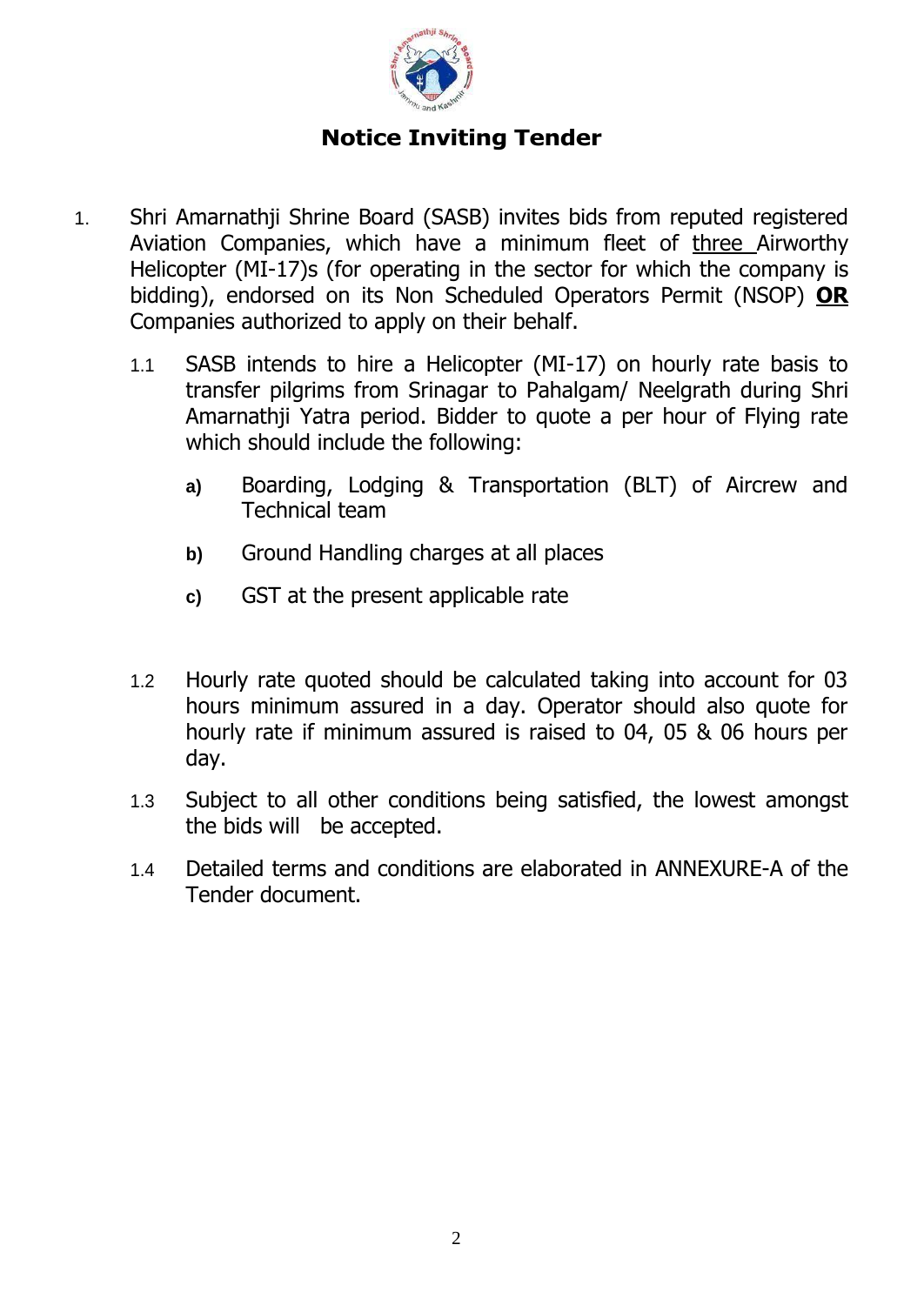# **General Terms and Conditions For providing Helicopter (MI-17) Services for Shri Amarnathji Yatra 2022 and 2023**

- 1. Bids are invited for Helicopter (MI-17) operations on hourly rate including BLT, Ground handling & GST.
- 2. The Bidder should possess the requisite number of Helicopter (MI-17), along with 03 nos. of pilots plus adequate staff per Helicopter. All are required statutory and other clearances for operational safety etc. from the DGCA, BCAS, Ministry of Defence or any other concerned Authority, as may be required for operating in the airspace of Jammu and Kashmir.
- 3. The Successful Bidder (hereinafter referred to as '**Operator'**), shall require to park one operating Helicopter (MI-17) at Srinagar Airport/ Helipad. The Operator shall operate its Helicopter (MI-17) service from the heliports provided by the SASB at Srinagar Airport/Helipad.
- 4. The Bidding Company must fulfill the following eligibility conditions:
	- a) The Company of its own must have minimum flying experience of 10 years, with each of the flying pilots possessing a minimum mountain flying experience of 1500 hrs. (As on 31.12.2021).
	- b) Minimum fleet of three air worthy Helicopter (MI-17) endorsed on its NSOP (for the sector for which the Company is interested in bidding, at the time of bidding [(excluding its normal / scheduled / maintenance / accidental Helicopter (MI-17)], with due clearance and approval from DGCA for flight operations.
	- c) The Bidder should offer a minimum carrying capacity of permissible passengers  $@ 80 kq + 10kq$  baggage for each passenger. The pilots and aircrews to be deployed with the Helicopter (MI-17) should be technically qualified and professionally competent. The technical specification of the Helicopter (MI-17), including safety parameters, shall be furnished alongwith the Technical Bid.
	- d) The Bidder must have a minimum of 03 pilots per Helicopter (MI-17) on its rolls, each of whom is duly trained /authorized to fly the Helicopters (MI-17) offered in the tender document, with specific reference endorsed in the flying license issued by the Competent Authority.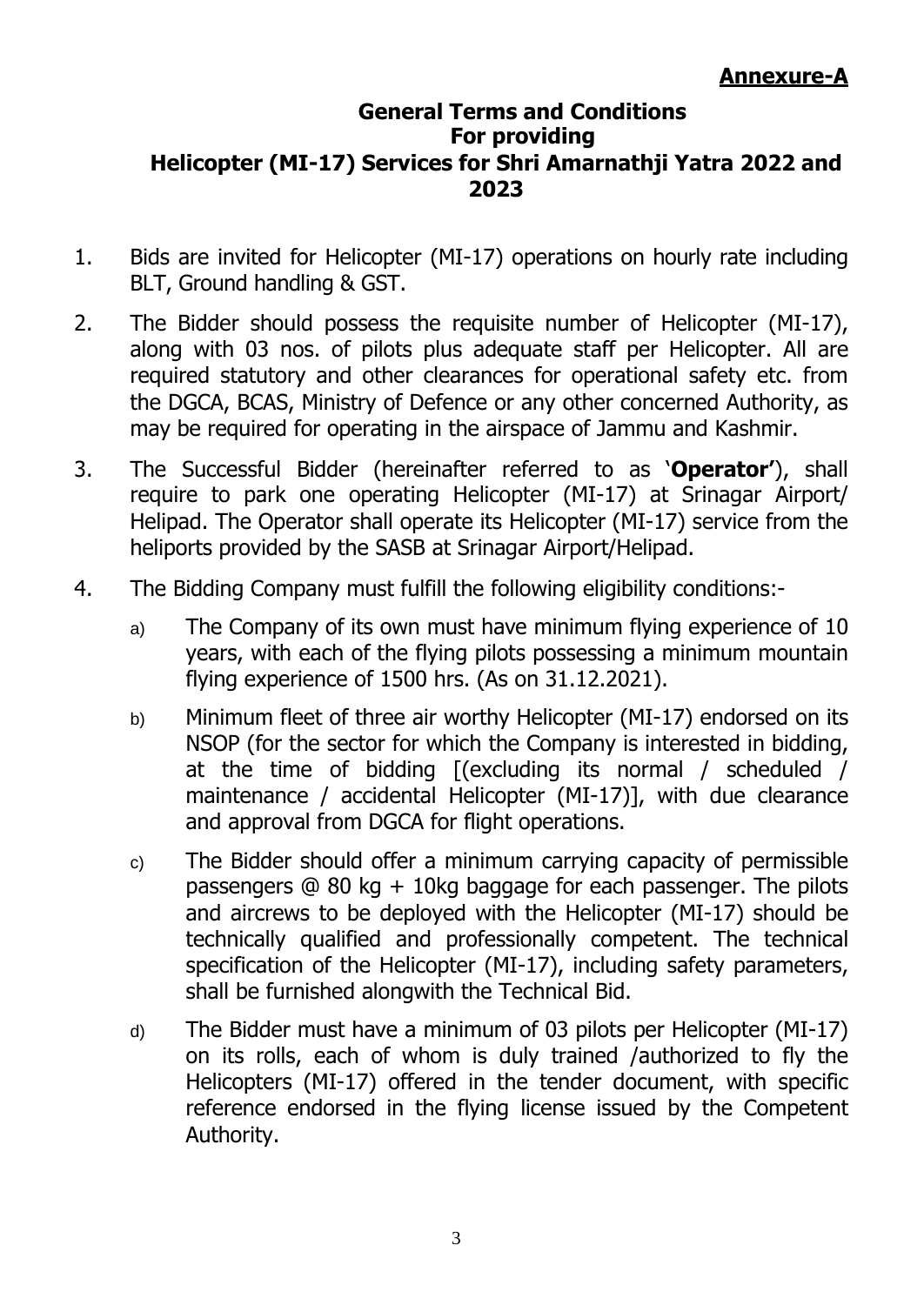- e) Copies of currently valid C of A, C of R, Weight Schedule etc., issued by DGCA and other competent authorities, for the operation of the Helicopters (MI-17), will be furnished along with the Technical Bid. The Bidder will furnish the Registration Number of each of the Helicopter (MI-17), which shall operate on the permitted sector(s). All such Helicopters (MI-17) must be endorsed on their NSOPs.
- f) The Helicopters (MI-17) offered by the Bidder must comply with the mandatory modifications issued by its Manufacturers. Furthermore, the mandatory modifications prescribed by DGCA, and any other modifications as applicable, must be complied with.
- g) The Bidder shall have to submit Annual Safety Audit Report for the last three years, conducted by a reputed and certified Safety Auditor, authorized as per norms prescribed under the BCAS /DGCA guidelines.
- 5. The Operator shall have to comply with the following requirements during its operations:
	- a) Loading of the Helicopter (MI-17) at helipads prior to the flights shall be the responsibility of the Pilot-in-Command, who shall take the deciding call on satisfying himself on all accounts and on behalf of the Operator, for all kinds of safety requirements.
	- b) The flight crew shall be subjected to pre-flight medical check-ups prior to the commencement of the flights for the day, as per DGCA stipulations, and responsibility for the same shall be of that of the Operator.
	- c) Safety briefing of the passengers prior to the flight shall be carried out by the trained and authorized personnel of the Operator. Embarkation/ Disembarkation of the passengers shall be done under the strict supervision of trained and authorized personnel of the Operator.
	- d) The Operator shall conspicuously draw and display in at least two languages (English/ Hindi), prior to day's operations, detailed guidelines for operational activities on all helipads of operation, indicating the nature of duties and responsibilities entrusted to its personnel and general coordination procedures including action to be taken during emergencies and also for search and rescue operations.
	- e) Whenever required, the Operator shall obtain due clearance from IAF, Srinagar, as well as MET information from the detachment based at the relevant stations.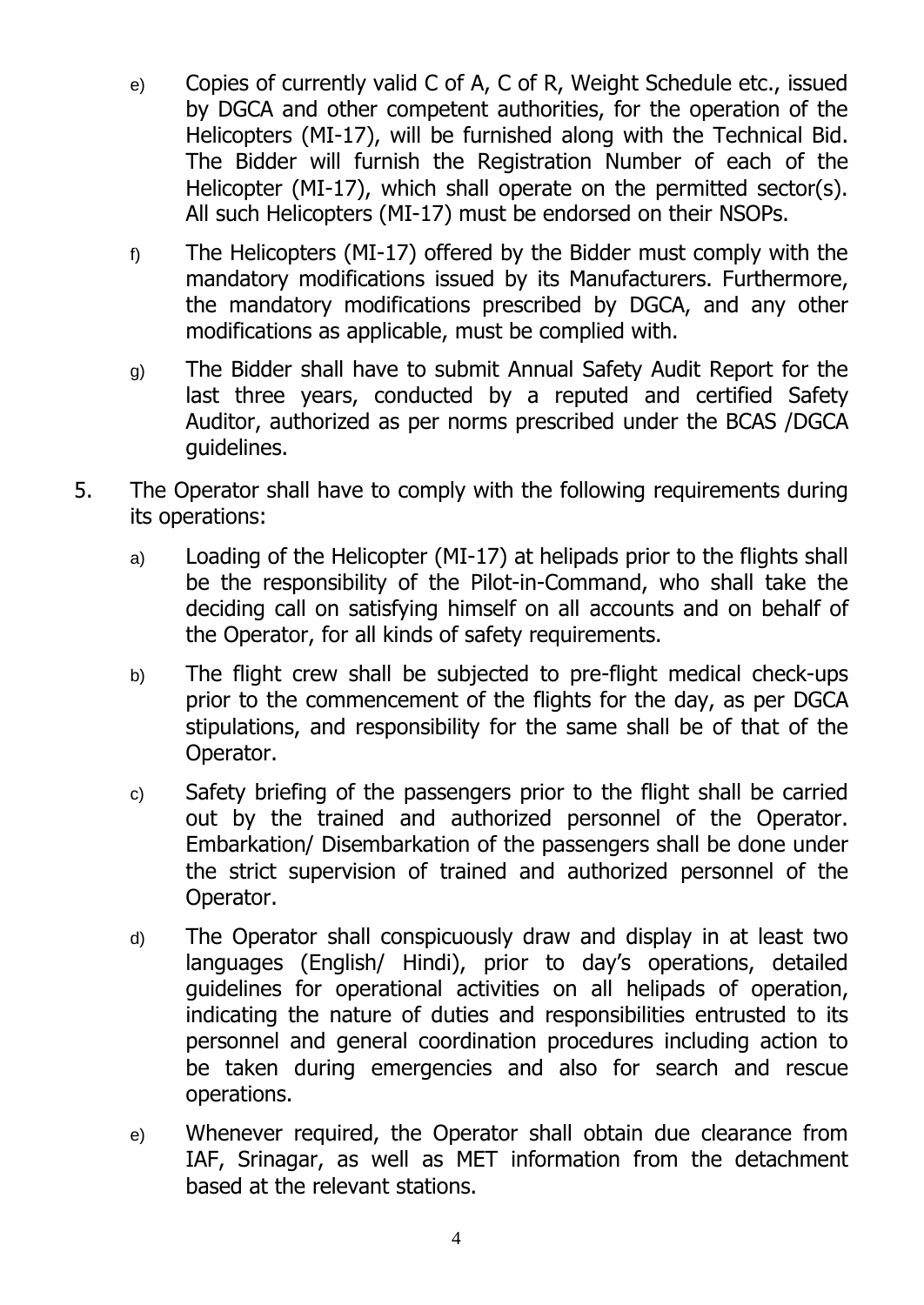- f) Spare Forms for reporting the incidents/ occurrences must be available with the operating Pilots.
- g) The number of persons on board shall be strictly limited to that as laid down by DGCA for every Make/ Model of the Helicopter (MI-17), and a copy of the same shall be furnished in advance to the SASB.
- h) Combined SOP and any other relevant guidelines /instructions as approved by DGCA from time to time, shall be strictly adhered to, in letter and spirit. Deviation, if any, shall require the prior formal approval of DGCA.
- i) The operator shall be responsible for making safe refueling arrangements as per the provisions under the Petroleum Act 1934 and relevant rules there under. Fuel at Helipad locations shall be stored only in authorized and standardized containers.
- j) For fueling of Helicopters (MI-17), proper fuel filters must be used. Sampling bottles should be of standard size.
- $k$ ) Proper trestles will be used by the staff to carry out repairs / maintenance of the Helicopters (MI-17). Under no circumstances, filled fuel containers should be used for this purpose.
- l) The following facilities, duly coordinated with the SASB, shall be provided by the Operator(s):
	- i. Fire fighting equipments and arrangements relating to their operation, as per DGCA Guidelines.
	- ii. Marking of Helipads.
	- iii. Installation of Wind Socks.
	- iv. Escorting of passengers for emplaning/ de-planing a tall the landing spots.
	- v. Check-in counters and display boards.
	- vi. Tamper proof refueling arrangements.
	- vii. Coordinated VHF communication at Neelgrath / Pahalgam
- m) The operator shall provide its workforce in decent uniforms and with identification badges at its own cost. The personnel provided by the operator shall be of good character, physically fit, efficient and skillful in their assigned duties. The operator shall provide the antecedents of its employees duly verified by the concerned police authorities /security agencies, as the case may be.
- 6. Each successful Bidder will deposit a **Security Deposit of Rs. 30 Lakh (@ Rs.15 lakh for each year** of operation for each sector**)** in favour of the Shri Amarnathji Shrine Board, before execution of the Agreement. The Security Deposit made by the Operator shall be retained and refunded /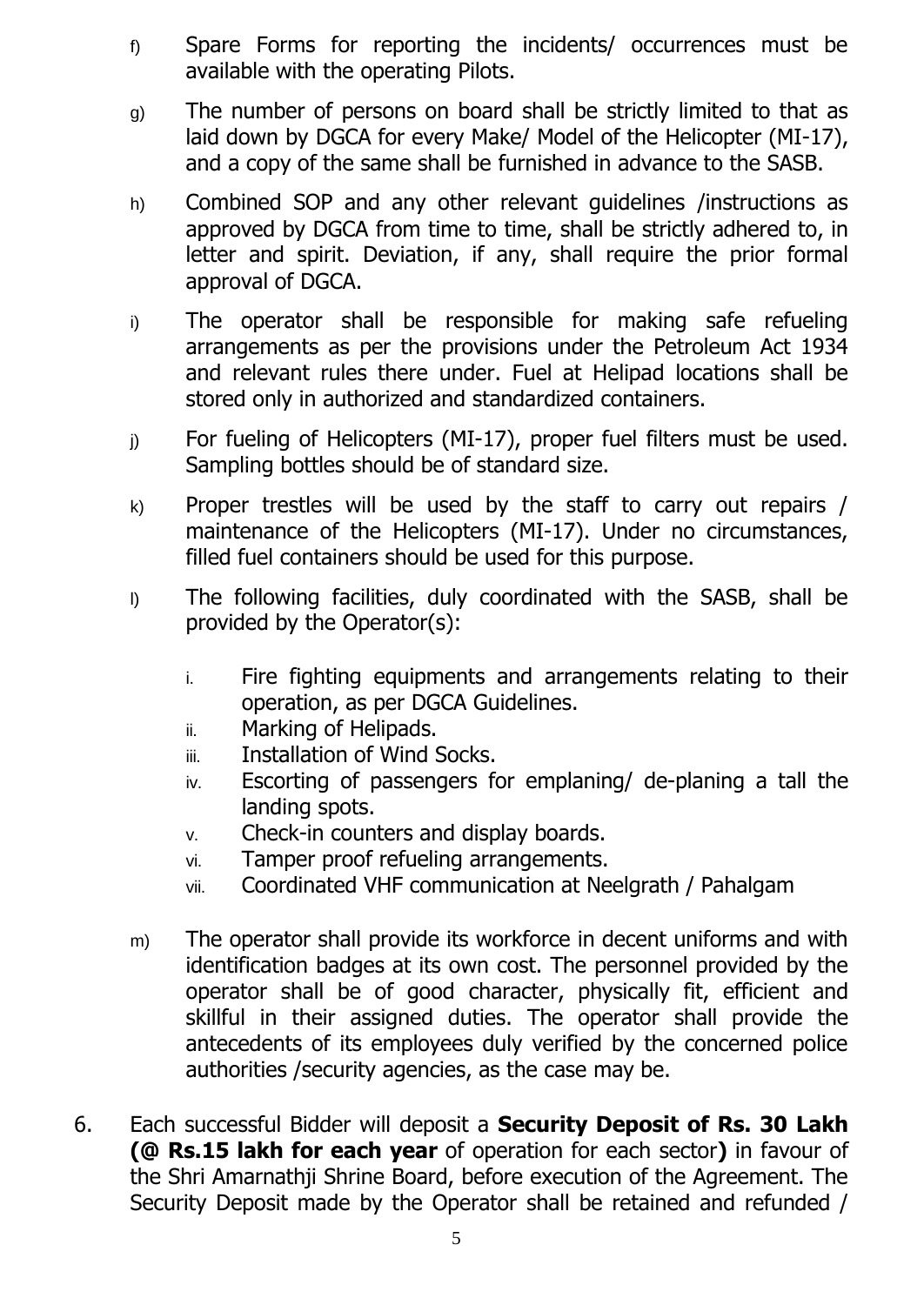adjusted at the end of the license period, if so required, as per the terms of Agreement, only after satisfaction of SASB that the operator has not incurred any other financial liability on any account whatsoever.

- 7. The Operator for a particular route shall be liable to pay a lump sum amount of **Rs.1,00,000/**-**plus applicable GST & any other taxes, if any** on account of parking charges to SASB, for each year of operation. This amount shall be payable to the SASB 14 days prior to the date of commencement of the Yatra, each year.
- 8. In the Financial Bid, the Bidder must indicate, separately, the specific component of the fare, relating to the expenditure on account of fuel consumption, for the purpose of calculating any hike in the passenger fares, to be considered by CEO, SASB, in the event of any sharp increase in the price of fuel (ATF) in the future. Any hike in fare, if affected as a result of sharp hike in ATF cost, will apply only to the ATF component of the Helicopter (MI-17) fare and such enhancement may be considered by CEO, SASB keeping in view all relevant factors
- 9. All other equipment/ infrastructure for communication, meteorological facilities, medical facilities, fire-fighting and safe flying operation etc. shall be the sole responsibility of the Operator, who shall provide it as per norms prescribed by DGCA /other agencies. The Operator shall make its own arrangements, at its own cost, for establishing two-way communications to be provided at the helipads and also with the Helicopter (MI-17) in operation for communicating the weather conditions, safety measures, etc. through modern and reliable communication systems.
- 10. The Operator shall comply with all laws /rules made there under / regulations in respect of the following and provide:
	- (a) Workman's compensation and all other existing laws with reference to employing, safeguarding, insuring and protecting all the employees / labour engaged by the Operator. It shall insure all its employees / labour employed /engaged for any service against third party bodily injury / loss of life during the entire period of such employment/engagement by the Operator and as per statutory provisions.
	- (b) Third Party Legal Liability Insurance to indemnify the SASB of all sums which the Operator shall be come legally liable to pay for bodily injury, property damage, baggage loss etc. or any of them, caused by an occurrence a rising out of the ownership, maintenance or use of air craft.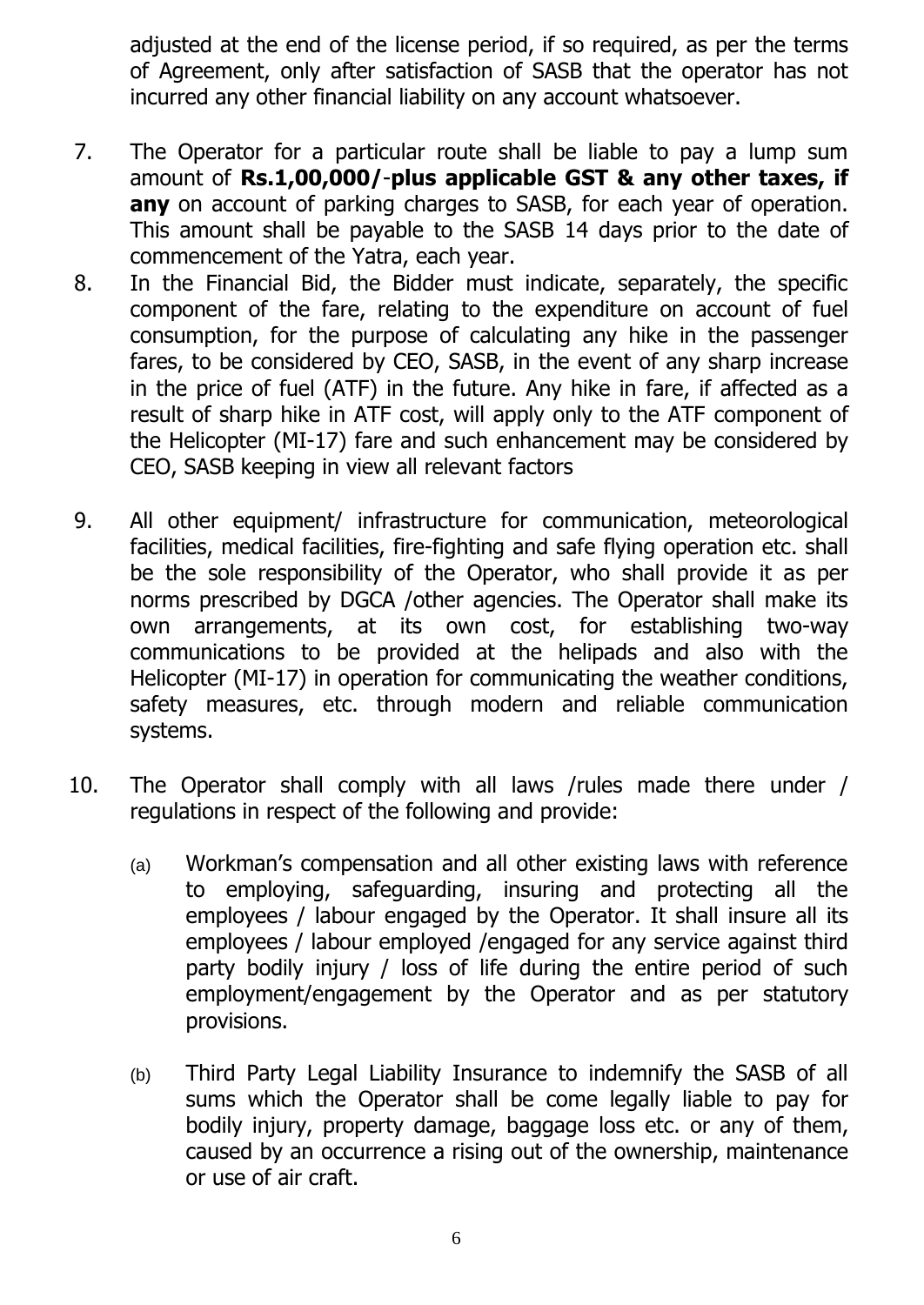- (c) Passenger Liability Insurance to indemnify in respect of all sums which shall become legally payable for admitted liability of **Rs. 10,00,000/-** per passenger or as laid down by the prescribed authority (whichever is higher), for bodily injury (including death)arising out of contract of carriage of any passenger by an occurrence whilst the passenger is in the care, custody or contract of the Operator.
- (d) Personal baggage's liability insurance in respect of damage to or loss of any property caused whilst being carried by a Helicopter (MI-17) or in the course of any of the operations of loading or unloading to the extent of **Rs.1,00,000/-**per case.
- (e) Combined Single Limit Insurance Cover (Bodily injury / property damage / baggage loss etc.), of a minimum of Rs. 50,00,00,000/- (Rupees Fifty Crore), or to the minimum amount laid down by the prescribed authority, for any occurrence, whichever is higher.
- 11. All standard security procedures as advised by the local security authorities, DGCA and BCAS shall be adhered to by the Operator. However, necessary assistance for providing security cover at all the places of operation shall be arranged by SASB in co-ordination with the Government of J&K.
- 12. The Operator shall carry out its operations in customer (Yatri) friendly manner and ensure that no undue inconvenience / hard ship is caused to the Yatris. In the event of receipt of any complaint regarding inconvenience having been caused to the pilgrims, the matter shall be investigated by the CEO, SASB, or his authorized representative. In case the complaint pertains to the Operator' screw/ staff, the same shall be investigated by the CEO, SASB, and if the complaint is found to be genuine, the Operator shall take appropriate action as directed by the CEO, SASB. The bidder /Operator will be required to promptly furnish information as sought by CEO, SASB or his authorized representative.
- 13. The operator shall be responsible to maintain the record and clear all tax liabilities (including local taxes/ fees/ cesses or any other fee levied by any competent authority) whatsoever may be required under law and also as may be prescribed during the currency of the license period. Any neglect or omission shall hold the operator liable under law.
- 14. In case of occurrence of Force Majeure conditions, the Operator shall promptly inform CEO, SASB about occurrence of such conditions. On receipt of the Operator's Report and after ascertaining as to whether Force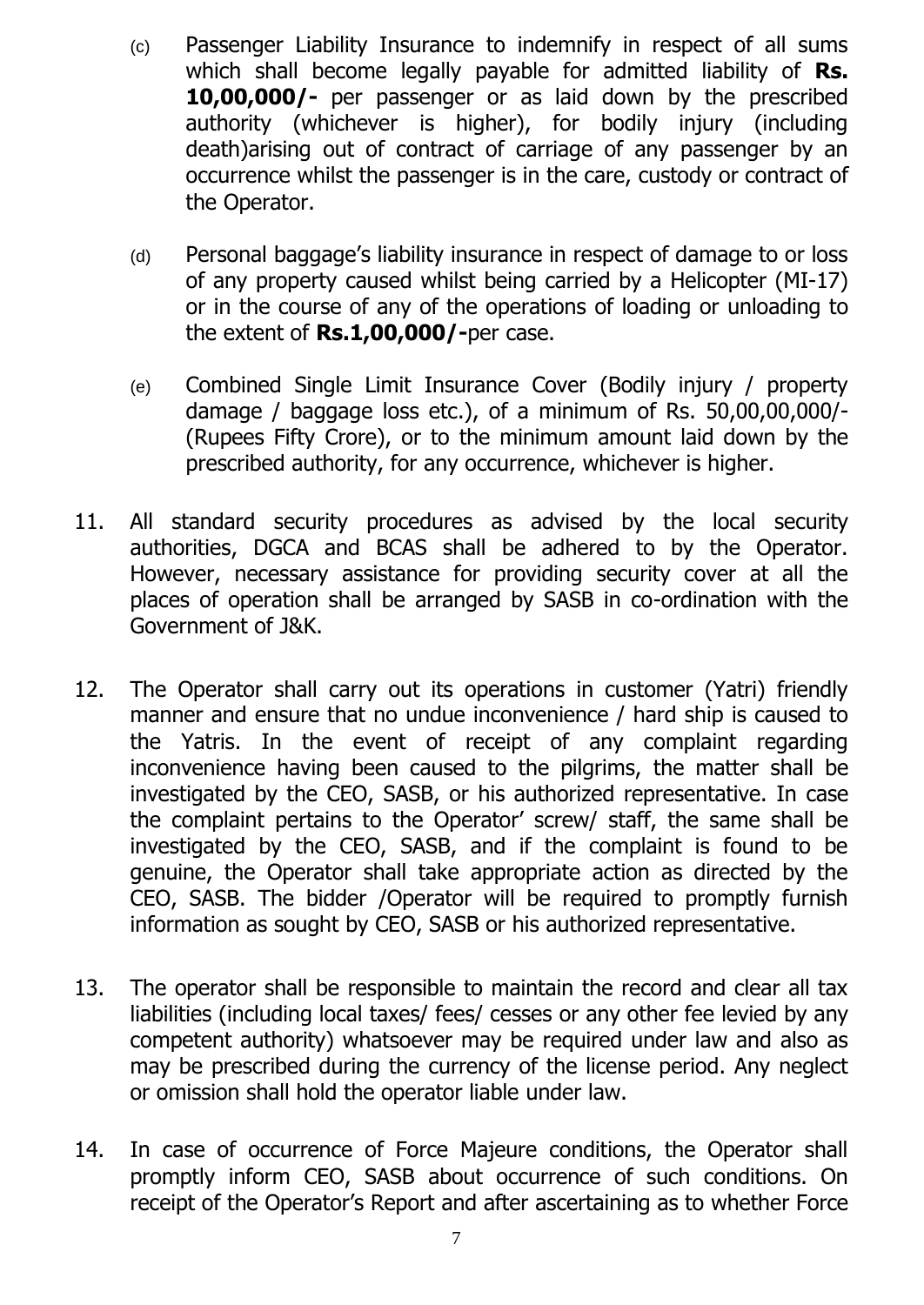Majeure conditions exists (such as a Government Order/ Regulation, war, an accident creating a disturbed condition, terrorist activity, court order, strikes/ riots, civil commotion, pandemic like COVID-19 etc.) CEO, SASB shall suspend the Operator's license. SASB shall not be liable for any damage or liability of any kind arising out of Force Majeure conditions and/ or any other cause beyond the reasonable control of SASB.

- 14. The SASB shall not be liable for what-so-ever consequences arising out of any accident, incident, mishap, or any event relating to the operation of the Helicopter (MI-17) services of the Operator, who shall be solely and exclusively liable for any injury, damage or liability of any kind arising directly or indirectly out of its operations.
- 15. Any contact with the press about any matter connected with the current tender proceedings may lead to the disqualification of the Bidder.
- 16. The Operator(s) shall not issue any press statement or hold press conference during the Contract period to give its opinion regarding: (i) Shri Amarnathji Yatra; (ii) heli services for Shri Amarnathji Yatra; or(iii) Shri Amarnathji Shrine Board.
- 17. The Financial Bids of only technically qualified and eligible short listed bidders shall be opened. While the company bidding the lowest tariff **(L1 bidder)** shall be eligible for award of contract as one of the operators.
- 18. That the successful bidder be further required to get the license deed duly registered with the competent registration authority and the expenses, if any, shall be borne by the licensee.
- 19. The Bidder shall submit the Bid in the **Two-Bid format:** the first part in a **sealed envelope super-scribed "TECHNICAL BID"** shall contain a) **TECHNICALBID**, with all relevant technical details as per **Schedule-A** along with all the relevant supporting documents, background of the Company, specifications of the Helicopters (MI-17) etc., and b) a **Earnest Money Deposit** in the form of a **Demand Draft for Rs.15 Lakh in favour of Shri Amarnathji Shrine Board payable at Srinagar**. The second part-the **FINANCIAL BID** shall be submitted separately as per **Schedule-B**, in a separate **sealed envelope super-scribed "FINANCIALBID".** Both the covers separately sealed and super-scribed **TECHNICAL BID and FINANCIAL BID**, respectively, shall be placed in a **third sealed envelope super-scribed (in CAPITALS)** as follows:

# **"TENDER OFFER FOR PROVIDING HELI COPTER SERVICES FOR THE SHRI AMARNATHJI YATRA 2022 AND 2023"**

The offer, along with the Terms and Conditions duly signed, and enveloped as described above, must be dropped by hand in the sealed Tender Box (clearly marked **"TENDER BOX FOR HELISERVICE–YATRA 2022 AND 2023"**) placed in the office of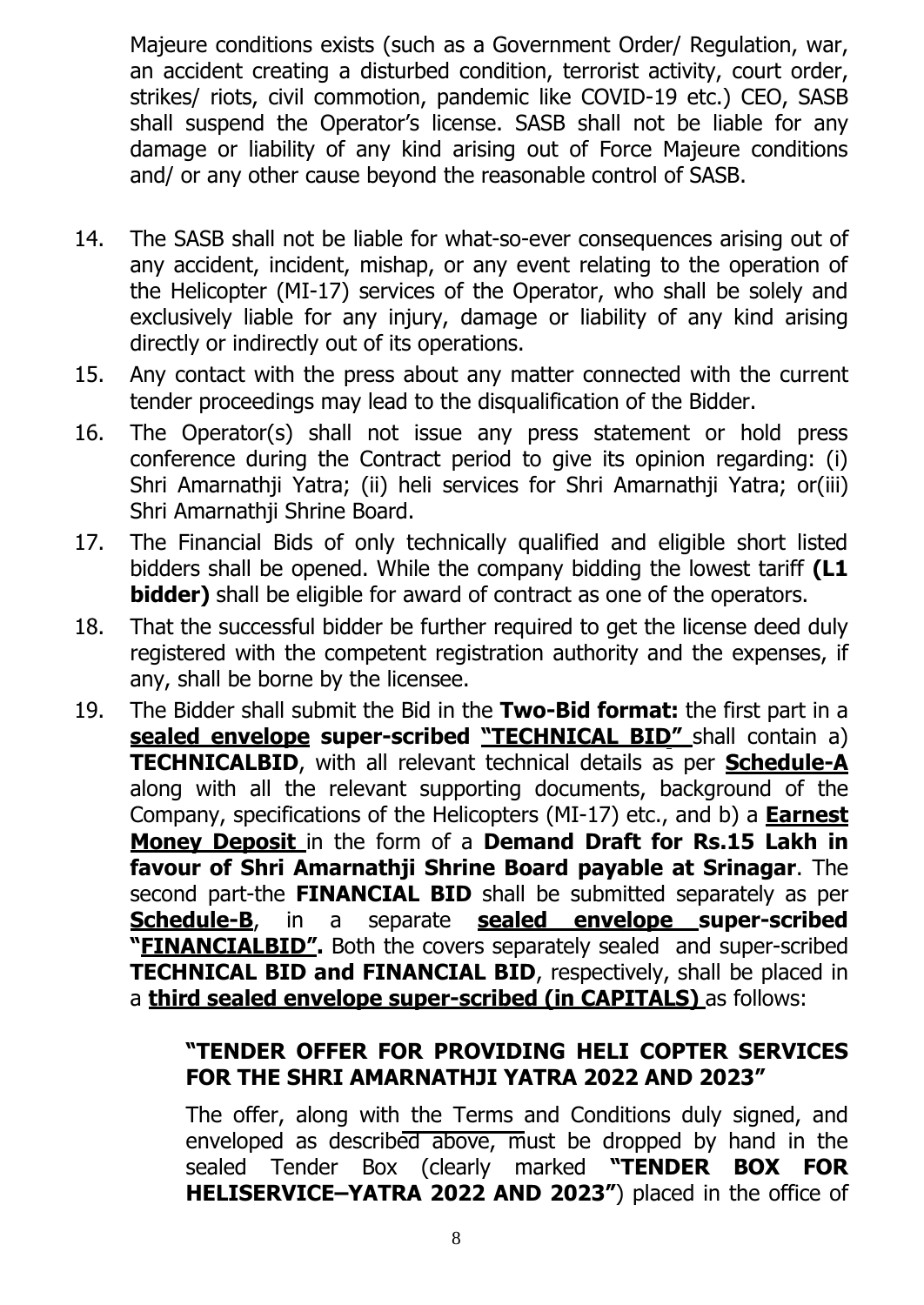the **Shri Amarnathji Shrine Board, 2 nd Floor, Engineering Complex, Rajbagh, Srinagar, by 1600 hrs on 07.06.2022**. Alternatively, the sealed Tenders maybe sent by Registered Post / Speed Post / Courier, addressed to the **Chief Accounts Officer, Shri Amarnathji Shrine Board**, PMGSY building, Engineering, Complex, Rajbagh, Srinagar. **The Tenders sent by post must also reach by 1600 hrs on 07.06.2022**, failing which they shall not be entertained. **The SASB shall not be responsible for any Postal Delay**. Any conditional tender OR tenders which are not appropriately sealed in the two-bid format, as explained above, OR tenders not appropriately dropped in the Tender Box as advised OR tenders received after the stipulated date and time, shall not be entertained. Any cutting or overwriting in the Tender Documents will also make the bid liable for rejection. All the pages of the bids should be serially numbered and stamped by the bidder. **The Technical Bids shall be opened by the Tender Opening Committee, on 07.06.2022 at 1630 hrs, at SASB Office,**  PMGSY Building, Engineering, Complex, Rajbagh, Srinagar.**,** in the presence of the bidders who may choose to be present. The date of opening of Financial Bids shall be intimated only to the bidders who qualify Technical Bid Evaluation.

- 20. Submission of bid by the Operator will be deemed to mean that the Bidder has accepted all the Terms and Conditions of the Tender Notice. The Bidder must commit to his bid remaining valid for four weeks from the date of submission.
- 21. The Operator shall not directly or indirectly indulge in any activity which is inimical to the interests of the Shri Amarnathji Yatra or tarnishes the fair name of the Shri Amarnathji Shrine Board. The Bidder /Operator shall be under an obligation to provide, within the prescribed time, all information / details sought by the CEO, SASB, or any other officer authorized in this behalf, from time to time. Failure to provide information within prescribed time will amount to the violation of the Terms and Conditions of the Tender Notice.
- 22. Any cutting / over-writing in the Tender will not be allowed and the Tender will be liable to be rejected. All the pages of the bid should be serially numbered, signed and stamped by the bidder.
- 23. In case of any variation in the amount in words and figures of the bid, the amount in words shall prevail.
- 24. In the event of any doubt, dispute or difference of opinion in regard to terms & conditions of the agreement, the concerned parties shall endeavor to settle the same amicably with the SASB through any officer nominated in this behalf. In case, any such doubt, dispute or difference of opinion remains unresolved, the matter shall be referred to the Hon'ble Lieutenant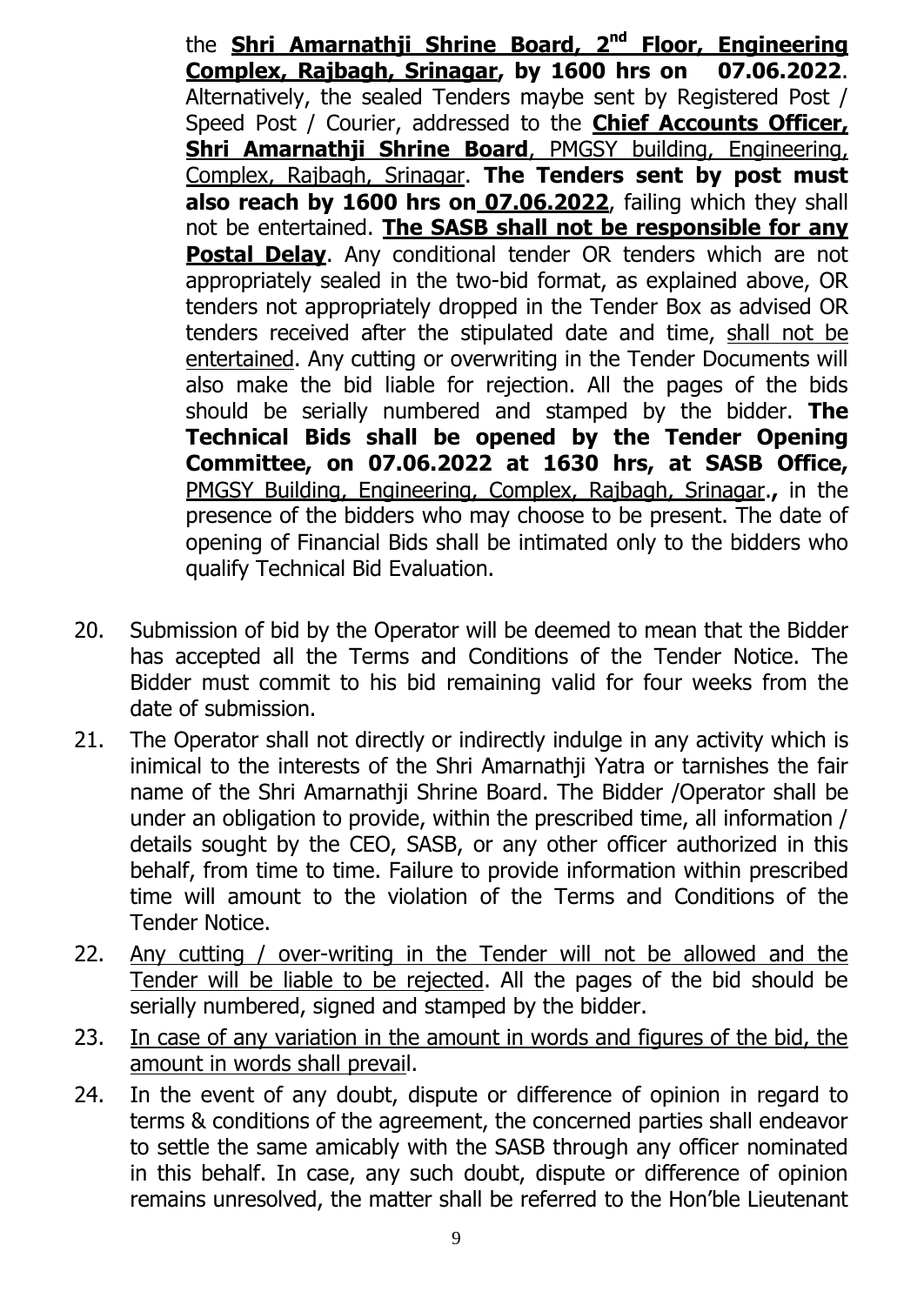Governor, J&K (Chairman of SASB), who shall be competent to refer the same to any retired Hon'ble Judge of the High Court of Jammu Kashmir &Ladakh for its resolution. The decision so rendered or award, if any, passed shall govern the rights, duties & obligations of the concerned parties and shall be final. No such disputes shall be referred during the currency of the Yatra.

- 25. All questions relating to the arbitration shall be determined in accordance with provisions of the Arbitration and Conciliation Act, 1996 and the amendments thereto and any re-enactment or modification thereof and the rules framed there under.
- 26. Any violation of the Terms and Conditions shall hold the Operator liable for the termination of its license, forfeiture of the security deposit, or any other such action as the CEO, SASB may consider appropriate.
- 27. The allotment of the contract shall be subject to professional norms, good ethics and best managerial skills. The Board shall have the right to independently subjugate all these norms.
- 28. Chief Executive Officer, SASB reserves the right to modify/ relax any of the terms & conditions of the Tender by declaring / publishing such amendments in a manner that all prospective parties to be kept informed about it.
- 29. NOTE: All the above mentioned terms and conditions as per Tender Document are indicative in nature and not exhaustive.
- 30. Chief Executive Officer, SASB shall have the absolute right to reject any or all the bids, without assigning any reason, whatsoever.

**Additional Chief Executive Officer Shri Amarnathji Shrine Board**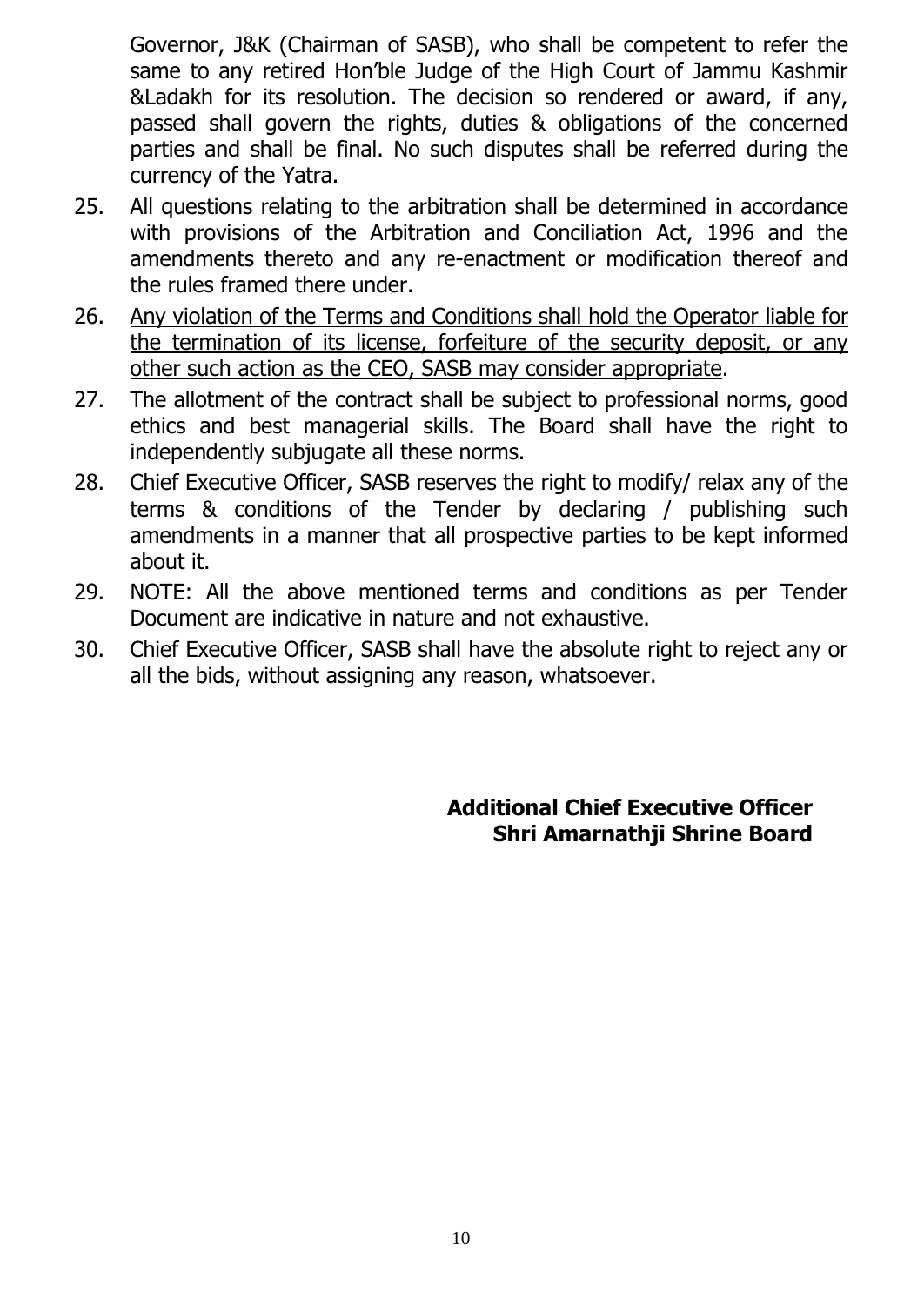# **SCHEDULE-A**

#### **FORMAT FOR TECHNICAL BID**

#### **COMPANY BACKGROUND AND HELICOPTER (MI-17) SPECIFICATIONS TO BE SUBMITTED ALONG WITH THE BID.**

(Each of the pages is to be signed separately)

The Bidder is advised to give the necessary information required against the respective columns:

| $\#$ | <b>Particulars of information</b>                                       | To be filled by the bidder |
|------|-------------------------------------------------------------------------|----------------------------|
|      | Name of the owner of the Helicopter (MI-17):                            |                            |
| 1.   | If not registered in the Bidder's Name, then                            |                            |
|      | what is the legal nature of arrangement with                            |                            |
|      | the Owner?                                                              |                            |
|      | (Proof<br>possession i.e., Registration<br>of                           |                            |
|      | Certificate / Lease Agreement to be provided)                           |                            |
|      | Is your Company holding Operator's Approval                             |                            |
| 2.   | from the Regulatory Authority (please attach                            |                            |
|      | copy of the same)                                                       |                            |
|      | ISO 9001-2000 certification OR any other                                |                            |
| 3.   | accredited certification of the Company, duly                           |                            |
|      | supported withdocumentary evidence.                                     |                            |
|      | Annual turnover of the Bidder relating to                               |                            |
| 4.   | Helicopter (MI-17) operations for the last five                         |                            |
|      | Years as per audited balance sheet, a copy                              |                            |
|      | thereof to be attached.                                                 |                            |
|      | Annual Safety Audit Report for last three                               |                            |
|      | years conducted by a reputed and certified                              |                            |
| 5.   | Safety Auditor, authorized as per norms                                 |                            |
|      | prescribed under the BCAS / DGCA guidelines                             |                            |
|      | (Copies to be enclosed)<br>Detail of Earnest Money Deposit (EMD) of Rs. |                            |
| 6.   | 15.00 lakh.                                                             |                            |
|      | (Instrument No and date etc.)                                           |                            |
|      | Duration of validity of bid                                             |                            |
| 7.   | (should not be less than four months)                                   |                            |
|      | Number and Types of Helicopters (MI-                                    |                            |
|      | 17) offered:                                                            |                            |
|      | Call Sign / Registration Number of<br>a.                                |                            |
| 8.   | the Helicopter (MI-17):                                                 |                            |
|      | Year of Manufacture:<br>b.                                              |                            |
|      | Manufacturer's Name: (Proof to be<br>C.                                 |                            |
|      | enclosed)                                                               |                            |
|      | Capacity of Helicopters (MI-17) offered:                                |                            |
| 9.   | Passenger seats available in each<br>İ.                                 |                            |
|      | Helicopter (MI-17) (excluding crew                                      |                            |
|      | and attendant"):                                                        |                            |
|      | Number of seats offered in each<br>ii.                                  |                            |
|      | Helicopter (MI-17) (excluding crew                                      |                            |
|      | and attendant):                                                         |                            |
| 10.  | Number of flying hours<br>done on each                                  |                            |
|      | Helicopter (MI-17):                                                     |                            |
| 11.  | Number of available flying hours for next six                           |                            |
|      | months on each Helicopter (MI-17):                                      |                            |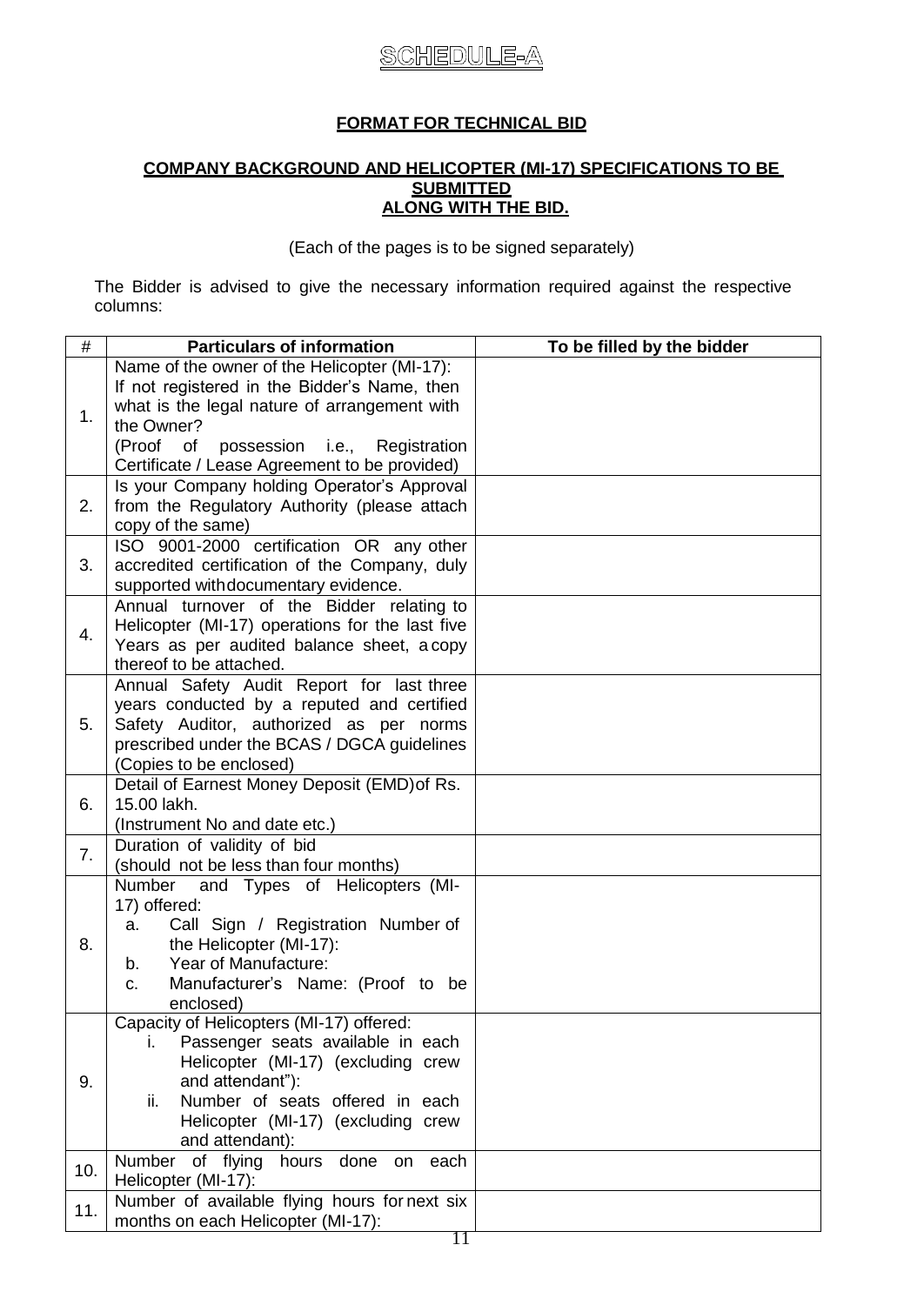| 12. | Date of issue of Certificate of Airworthiness for                                              |  |
|-----|------------------------------------------------------------------------------------------------|--|
|     | each Helicopter (MI-17): (Proof to be attached)                                                |  |
| 13. | Date of expiry of Certificate of Airworthiness:                                                |  |
| 14. | Down time per month (permitted downtime 4                                                      |  |
|     | days per month):                                                                               |  |
| 15. | Copy of hull and crew insurance, indicating<br>Certificate No and its validity:                |  |
| 16. | Last major inspection date and time:                                                           |  |
| 17. | Engine hours/ start cycles:                                                                    |  |
| 18. | Location of the Helicopter (MI-17):                                                            |  |
|     | Mobilization time required from the present                                                    |  |
| 19. | location to desired Camp:                                                                      |  |
|     | Bidder's total fleet of Helicopters (MI-17)                                                    |  |
| 20. | (with Type and Call Sign):                                                                     |  |
|     | Total staff strength of the Company:                                                           |  |
| 21. | Pilots; and<br>i.                                                                              |  |
|     | <b>Licensed Engineers</b><br>ii.                                                               |  |
| 22. | Last five years' experience, with detail of                                                    |  |
|     | existing clientele/ operations:<br><b>Particular of Pilots:</b>                                |  |
|     | a. Licensing detail of pilots, Engineers                                                       |  |
|     | in support of their rating category                                                            |  |
|     | experience on<br>and<br><b>Type</b><br>of                                                      |  |
| 23. | Helicopters (MI-17) at their credit                                                            |  |
|     | (with proof):                                                                                  |  |
|     | b. Hill flying experience of each pilot                                                        |  |
|     | (with proof):                                                                                  |  |
|     | List of safety, navigation/ communication                                                      |  |
| 24. | equipments etc., available on board of the                                                     |  |
|     | Helicopters (MI-17) offered:<br>Fuel details:                                                  |  |
|     | Type of fuel in use:                                                                           |  |
| 25. | Standard fuel cap on board(kg):                                                                |  |
|     | Fuel consumption per hour (kg/ltr):                                                            |  |
| 26. | Range without reserve (in nauticalmiles):                                                      |  |
|     | Speed of the Helicopter (MI-17)s in Knots with:                                                |  |
| 27. | i. VNE                                                                                         |  |
|     | ii.<br><b>Max Cruising Speed</b>                                                               |  |
|     | Whether any of the Company's Helicopters                                                       |  |
|     | (MI-17) been involved in any fatal accident in                                                 |  |
| 28. | past five years? If yes, please give brief<br>details of the cause of accident. Details of any |  |
|     | other significant accident/ incident may also                                                  |  |
|     | be provided:                                                                                   |  |
| 29. | List of existing clientele:                                                                    |  |
|     | Whether the Terms & Conditions of the                                                          |  |
| 30. | Tender are fully acceptable. This needsto be                                                   |  |
|     | certified as declaration at Schedule - B.                                                      |  |
| 31. | Confirmation regarding provision<br>of the                                                     |  |
|     | Insurance Cover for Helicopter (MI-17)                                                         |  |
|     | passengers and third party.                                                                    |  |
|     | (Copy of the Policy/ Certificate to be attached)                                               |  |
| 32. | Will total work be handled by the bidder<br>alone? If not, give details of work to be          |  |
|     | Outsourced (except for the<br>technical                                                        |  |
|     | operations):                                                                                   |  |
|     | Confirmation that the bidder shall abide                                                       |  |
| 33. | by the requirements laid down by Civil                                                         |  |
|     |                                                                                                |  |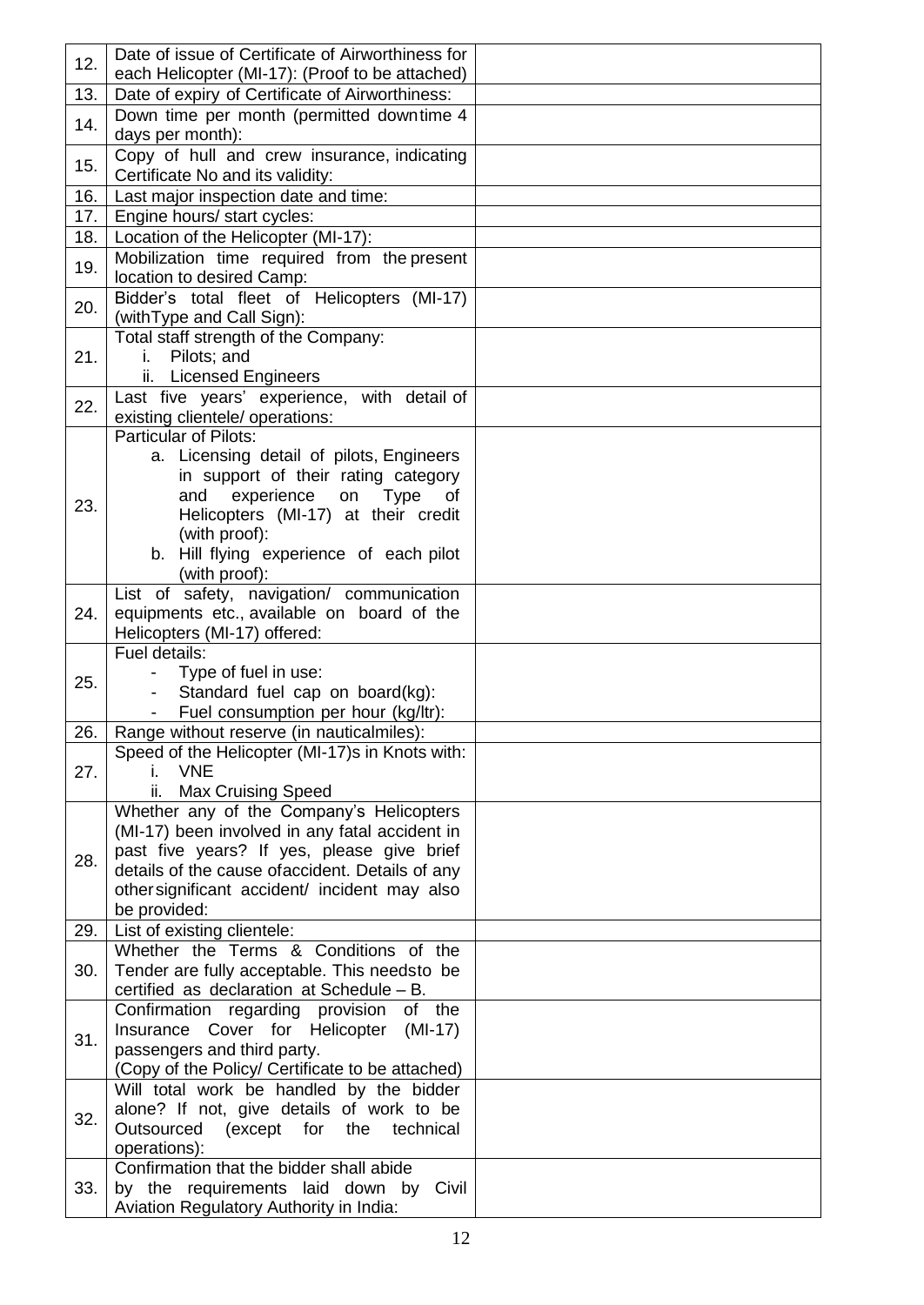|     | Notarized affidavit stating that whether any<br>penal action has been taken against the                                           |  |
|-----|-----------------------------------------------------------------------------------------------------------------------------------|--|
| 34. | Company for breach of Contract concerning<br>heli-operations leading to unsuccessful<br>completion and premature termination of / |  |
|     | expulsion from any contract since 1 <sup>st</sup> April,<br>2016.                                                                 |  |

| Signature   |  |
|-------------|--|
| Name        |  |
| Designation |  |
| Date        |  |

(Authorized Signatory)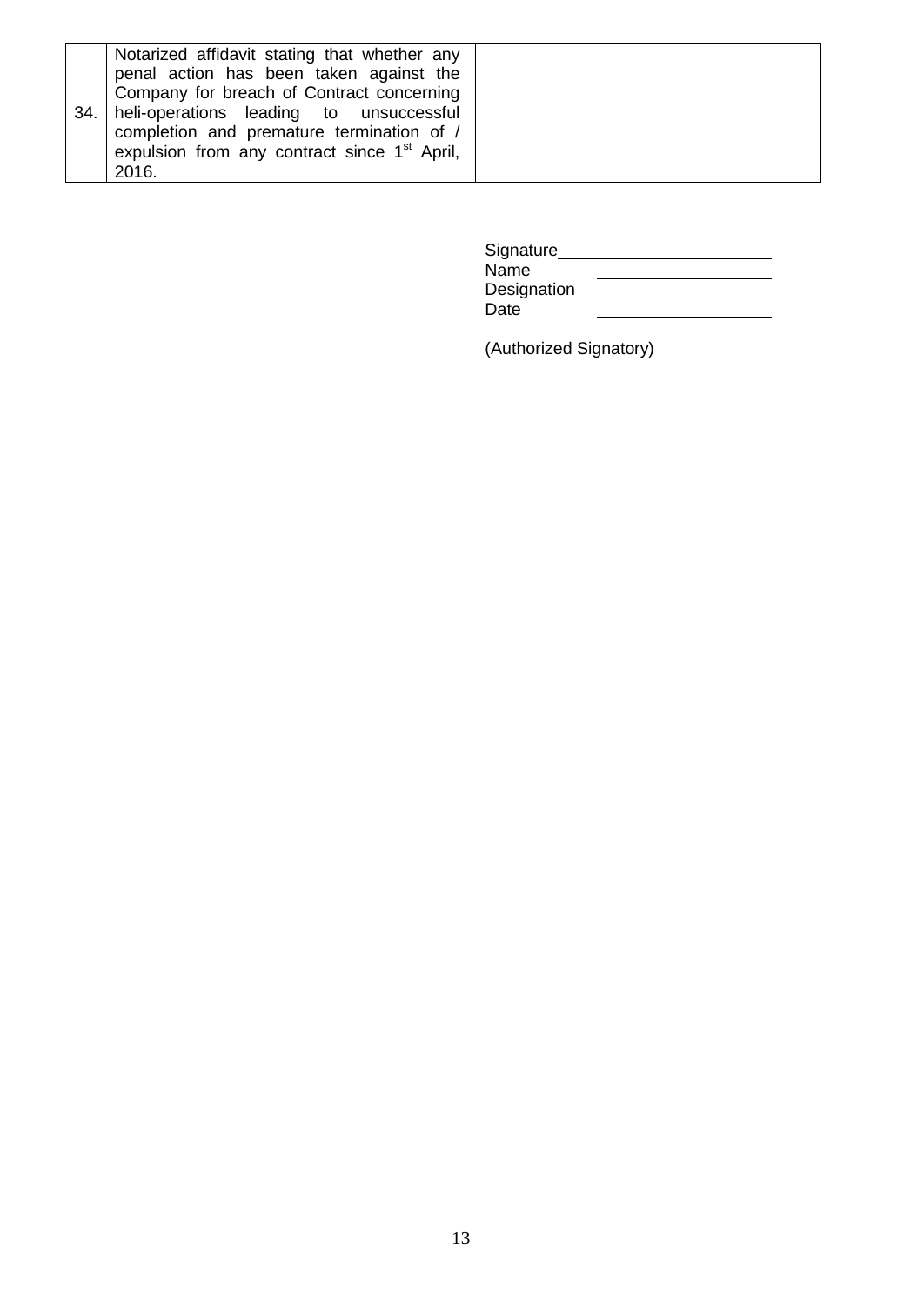### **FORMAT FOR FINANCIAL BID**

# **1. Tariff**

|    |                                                                                                   |            | <b>Tariff / Ticket Price (in Rs.)</b><br>(For Yatra during 2022 and 2023 |                                                                                                              |
|----|---------------------------------------------------------------------------------------------------|------------|--------------------------------------------------------------------------|--------------------------------------------------------------------------------------------------------------|
|    |                                                                                                   |            |                                                                          |                                                                                                              |
| #  | <b>Sector/Particular</b>                                                                          | Order of   | Helicopter (MI-17) Fare (Adult)                                          |                                                                                                              |
|    |                                                                                                   | preference | Amount in Rs. (In<br>both figures and<br>words)                          | ATF<br>component of<br>the<br>basic<br>passenger fare and rate of ATF (in<br>Rs.) (In bothfigures and words) |
| a) | <b>Srinagar to Neelgrath</b><br><b>OR</b><br><b>Neelgrath to Srinagar</b><br>(one-way basic fare) |            |                                                                          |                                                                                                              |
| b) | Add:<br>Registration<br>&<br>Handling<br>Helipad<br>Charges                                       |            | $170/-$                                                                  |                                                                                                              |
| c) | Add: Royalty @ 15%<br>of Basic Fare                                                               |            |                                                                          |                                                                                                              |
|    | Sub Total "A" (a+b+c)                                                                             |            |                                                                          |                                                                                                              |
| d) | Add: GST @ _% on<br>Sub Total "A" above                                                           |            |                                                                          |                                                                                                              |
|    | <b>Total</b><br>fare<br>be<br>to<br>charged<br>from<br>customers (A+d)                            |            |                                                                          |                                                                                                              |
|    |                                                                                                   |            |                                                                          |                                                                                                              |
| e) | <b>Srinagar to Pahalgam</b><br><b>OR</b><br><b>Pahalgam to Srinagar</b>                           |            |                                                                          |                                                                                                              |
|    | (one-way basic fare)                                                                              |            |                                                                          |                                                                                                              |
| f) | Add:<br>Registration<br>&<br>Handling<br>Helipad<br>Charges                                       |            | $170/-$                                                                  |                                                                                                              |
| g) | Add: Royalty @ 15%<br>of Basic Fare                                                               |            |                                                                          |                                                                                                              |
|    | Sub Total "B" (e+f+g)                                                                             |            |                                                                          |                                                                                                              |
| h) | Add: GST @ _% on<br>Sub Total "A" above                                                           |            |                                                                          |                                                                                                              |
|    | <b>Total</b><br>fare<br>to<br>be<br>charged<br>from<br>customers (B+h)                            |            |                                                                          |                                                                                                              |
|    |                                                                                                   |            |                                                                          |                                                                                                              |